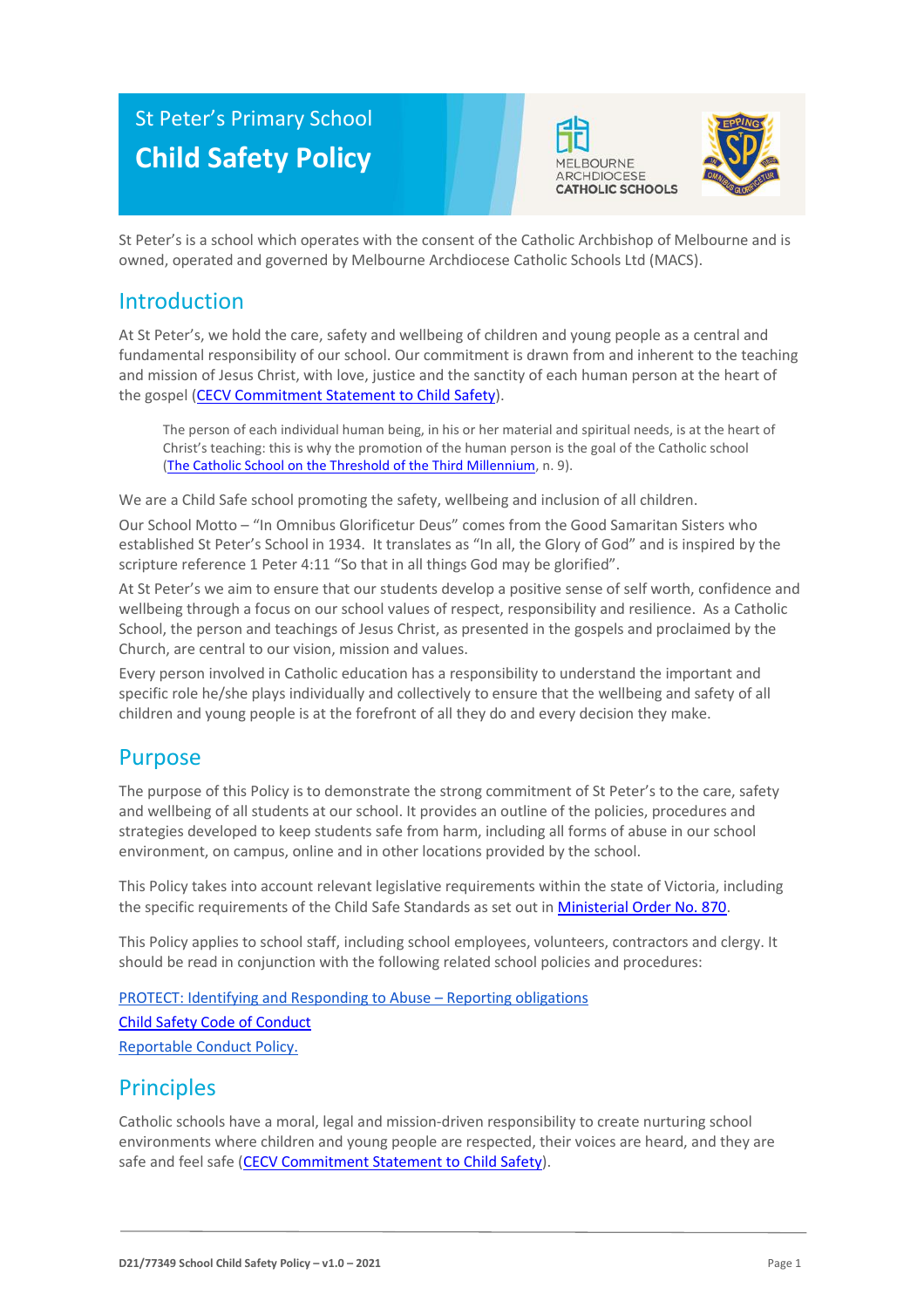The following principles underpin our commitment to child safety at St Peter's:

- All students deserve, as a fundamental right, safety and protection from all forms of abuse and neglect.
- Our school works in partnership with families and the community to ensure that they are engaged in decision-making processes, particularly those that have an impact on child safety and protection.
- All students have the right to a thorough and systematic education in all aspects of personal safety, in partnership with their parents/carers.
- All adults in our school, including teaching and non-teaching staff, clergy, volunteers and contractors, have a responsibility to care for children and young people, to positively promote their wellbeing and to protect them from any kind of harm or abuse.
- The policies, guidelines and codes of conduct for the care, wellbeing and protection of students are based on honest, respectful and trusting relationships between adults and children and young people.
- Policies and practices demonstrate compliance with legislative requirements and cooperation with the Church, governments, the police and human services agencies.
- All persons involved in situations where harm is suspected or disclosed must be treated with sensitivity, dignity and respect.

Staff, clergy, volunteers, contractors, parents and students should feel free to raise concerns about child safety, knowing these will be taken seriously by school leadership.

● Appropriate confidentiality will be maintained, with information being provided to those who have a right or a need to be informed, either legally (including under legislated information sharing schemes being Child Information Sharing Scheme (CISS) or Family Violence Information Sharing Scheme (FVISS)) or pastorally.

## **Definitions**

**Child** means a child enrolled as a student at the school.

**Child abuse** includes:

any act committed against a child involving: a sexual offence an offence under section 49B(2) of the *Crimes Act 1958* (grooming) the infliction, on a child, of: physical violence serious emotional or psychological harm

serious neglect of a child [\(Ministerial Order No. 870\)](http://www.gazette.vic.gov.au/gazette/Gazettes2016/GG2016S002.pdf).

**Child safety** encompasses matters related to protecting all children from child abuse, managing the risk of child abuse, providing support to a child at risk of child abuse, and responding to incidents or allegations of child abuse [\(Ministerial Order No. 870\)](http://www.gazette.vic.gov.au/gazette/Gazettes2016/GG2016S002.pdf).

**Child neglect** includes a failure to provide the child with an adequate standard of nutrition, medical care, clothing, shelter or supervision to the extent that the health and physical development of the child is significantly impaired or placed at serious risk (PROTECT: Identifying and responding to all [forms of abuse in Victorian schools\)](http://www.cecv.catholic.edu.au/getmedia/ebe135a4-d1b3-48a0-81fe-50d4fc451bcd/Identifying-and-Responding-to-All-Forms-of-Abuse.aspx#page%3D27).

**Child physical abuse** generally consists of any non-accidental infliction of physical violence on a child by any person [\(PROTECT: Identifying and responding to all forms of abuse in Victorian schools\)](https://www.cecv.catholic.edu.au/getmedia/ebe135a4-d1b3-48a0-81fe-50d4fc451bcd/Identifying-and-Responding-to-All-Forms-of-Abuse.aspx#page%3D15).

**Child sexual abuse** is when a person uses power or authority over a child to involve them in sexual activity. It can include a wide range of sexual activity and does not always involve physical contact or force [\(PROTECT: Identifying and responding to all forms of abuse in Victorian schools\)](https://www.cecv.catholic.edu.au/getmedia/ebe135a4-d1b3-48a0-81fe-50d4fc451bcd/Identifying-and-Responding-to-All-Forms-of-Abuse.aspx#page%3D17).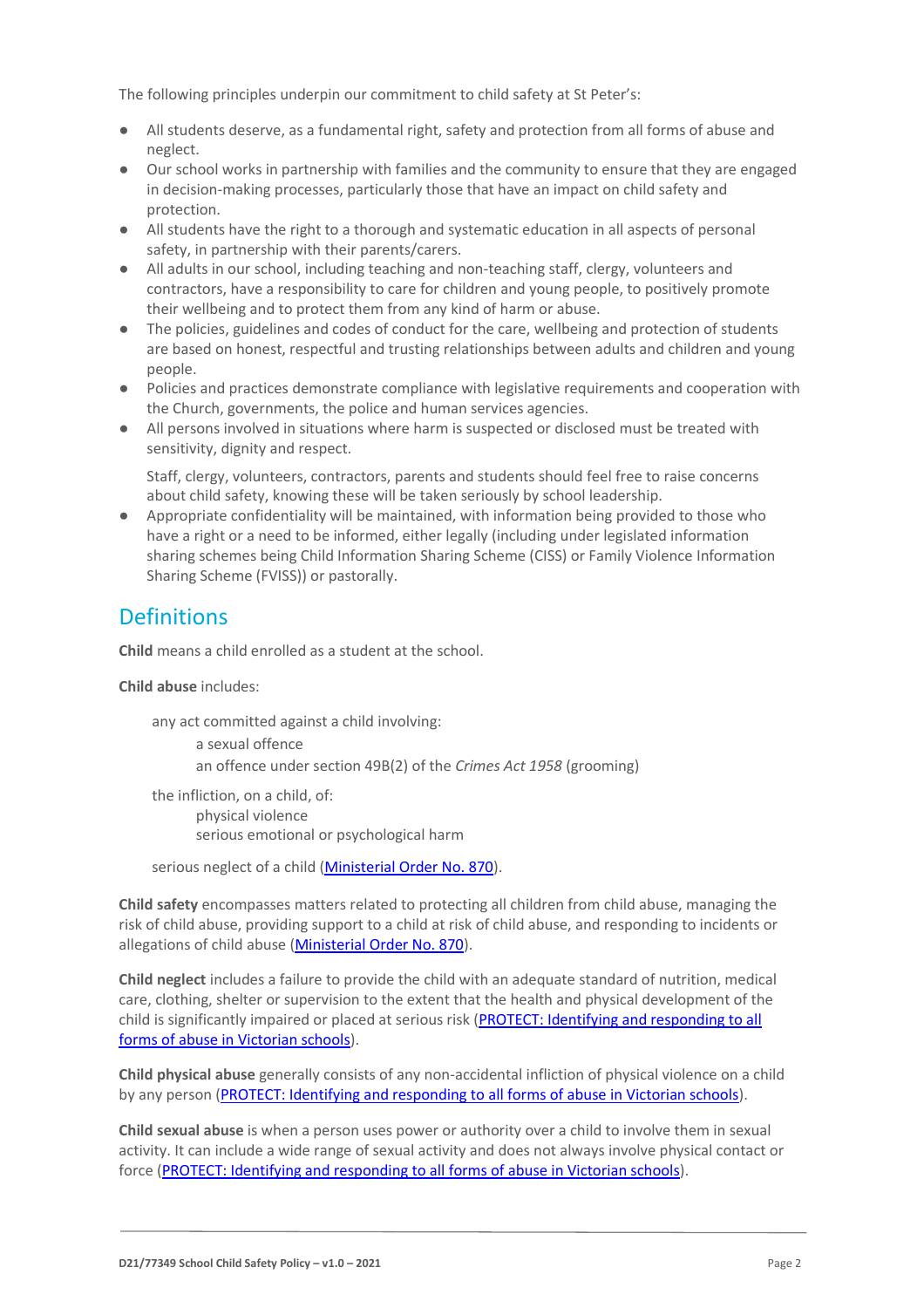**Emotional child abuse** occurs when a child is repeatedly rejected, isolated or frightened by threats, or by witnessing family violence [\(PROTECT: Identifying and responding to all forms of abuse in Victorian schools\)](https://www.cecv.catholic.edu.au/getmedia/ebe135a4-d1b3-48a0-81fe-50d4fc451bcd/Identifying-and-Responding-to-All-Forms-of-Abuse.aspx#page%3D26).

**Grooming** is when a person engages in predatory conduct to prepare a child for sexual activity at a later date. It can include communication and/or attempting to befriend or establish a relationship or other emotional connection with the child or their parent/carer [\(PROTECT: Identifying and responding](https://www.cecv.catholic.edu.au/getmedia/ebe135a4-d1b3-48a0-81fe-50d4fc451bcd/Identifying-and-Responding-to-All-Forms-of-Abuse.aspx#page%3D20)  [to all forms of abuse in Victorian schools\)](https://www.cecv.catholic.edu.au/getmedia/ebe135a4-d1b3-48a0-81fe-50d4fc451bcd/Identifying-and-Responding-to-All-Forms-of-Abuse.aspx#page%3D20).

**Mandatory reporting:** The legal requirement under the *Children, Youth and Families Act 2005* (Vic.) to protect children from harm relating to physical and sexual abuse. The Principal, registered teachers and early childhood teachers, school counsellors, religious clergy, medical practitioners and nurses at a school are mandatory reporters under this Act [\(PROTECT: Identifying and responding to all forms of](http://www.cecv.catholic.edu.au/getmedia/ebe135a4-d1b3-48a0-81fe-50d4fc451bcd/Identifying-and-Responding-to-All-Forms-of-Abuse.aspx#page%3D8)  [abuse in Victorian schools\)](http://www.cecv.catholic.edu.au/getmedia/ebe135a4-d1b3-48a0-81fe-50d4fc451bcd/Identifying-and-Responding-to-All-Forms-of-Abuse.aspx#page%3D8).

**Reasonable belief – mandatory reporting:** When school staff are concerned about the safety and wellbeing of a child or young person, they must assess that concern to determine if a report should be made to the relevant agency. This process of considering all relevant information and observations is known as forming a reasonable belief. A 'reasonable belief' or a 'belief on reasonable grounds' is not the same as having proof, but is more than mere rumour or speculation. A reasonable belief is formed if a reasonable person in the same position would have formed the belief on the same grounds [\(PROTECT: Identifying and responding to all forms of abuse in Victorian schools\)](http://www.cecv.catholic.edu.au/getmedia/ebe135a4-d1b3-48a0-81fe-50d4fc451bcd/Identifying-and-Responding-to-All-Forms-of-Abuse.aspx#page%3D35).

**Reasonable belief – reportable conduct scheme:** When a person has a reasonable belief that a worker/volunteer has committed reportable conduct or misconduct that may involve reportable conduct. A reasonable belief is more than suspicion and there must be some objective basis for the belief. It does not necessitate proof or require certainty.

**Reportable conduct:** Five types of reportable conduct are listed in the *Child Wellbeing and Safety Act 2005* (Vic.) (as amended by the *Children Legislation Amendment (Reportable Conduct) Act 2017*). These include:

- 1. sexual offences (against, with or in the presence of a child)
- 2. sexual misconduct (against, with or in the presence of a child)
- 3. physical violence (against, with or in the presence of a child)
- 4. behaviour that is likely to cause significant emotional or psychological harm
- 5. significant neglect.

**School environment** means any physical or virtual place made available or authorised by the school governing authority for use by a child during or outside school hours, including:

- a campus of the school
- online school environments (including email and intranet systems)
- other locations provided by the school for a child's use (including, without limitation, locations used for school camps, sporting events, excursions, competitions and other events) [\(Ministerial](http://www.gazette.vic.gov.au/gazette/Gazettes2016/GG2016S002.pdf)  [Order No. 870\)](http://www.gazette.vic.gov.au/gazette/Gazettes2016/GG2016S002.pdf).

**School staff** means an individual working in a school environment who is:

- directly engaged or employed by a school governing authority
- a volunteer or a contracted service provider (whether or not a body corporate or any other person is an intermediary)
- a minister of religion [\(Ministerial Order No. 870\)](http://www.gazette.vic.gov.au/gazette/Gazettes2016/GG2016S002.pdf).

## Policy commitments

All students enrolled at St Peter's have the right to feel safe and be safe. The wellbeing of children in our care will always be our first priority and we do not and will not tolerate child abuse. We aim to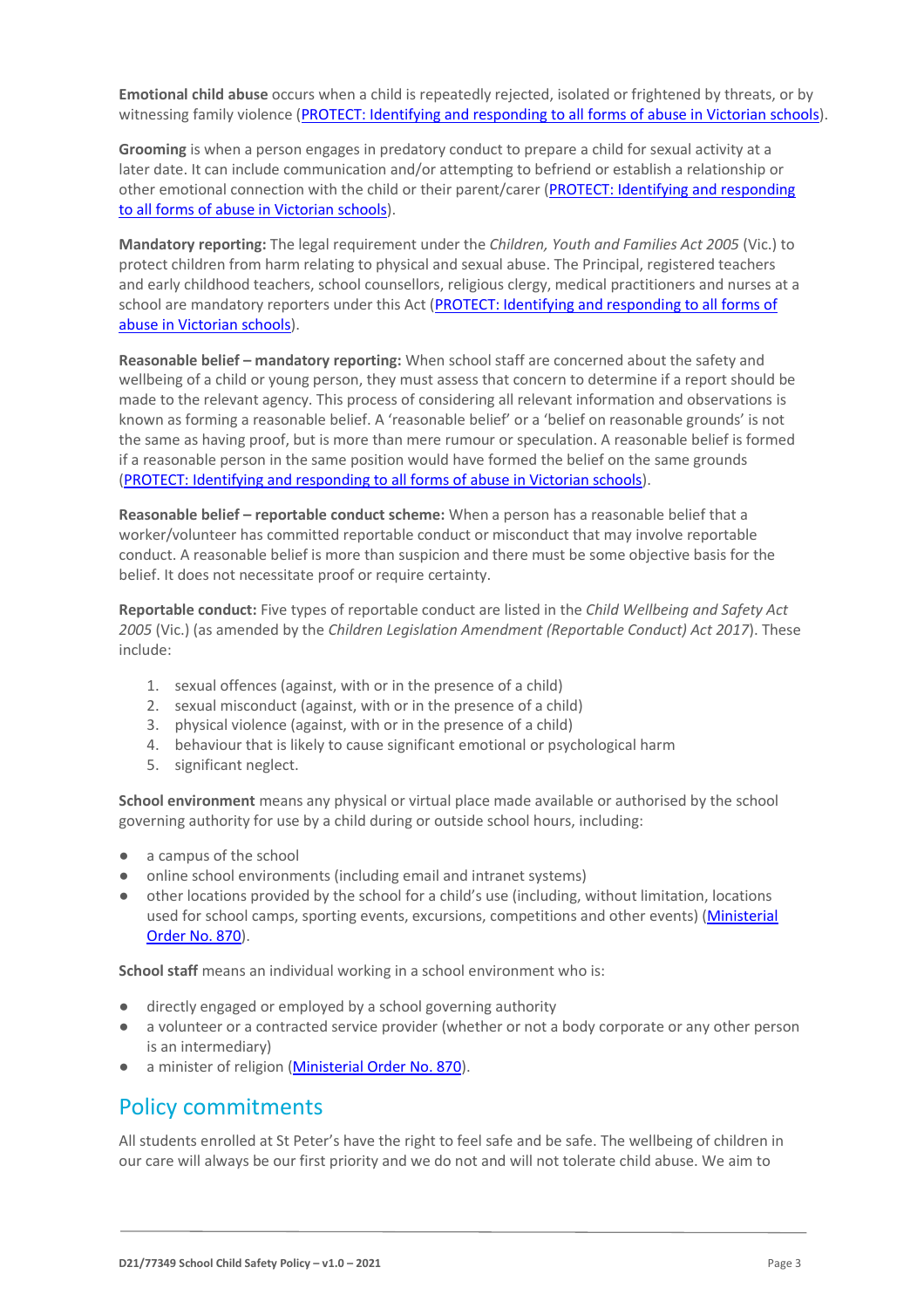create a child-safe and child-friendly environment where children are free to enjoy life to the full without any concern for their safety. There is particular attention paid to the most vulnerable children, including Aboriginal and Torres Strait Islander children, children from culturally and/or linguistically diverse backgrounds, and children with a disability.

#### **Our commitment to our students**

- We commit to the safety and wellbeing of all children and young people enrolled in our school.
- We commit to providing children and young people with positive and nurturing experiences.
- We commit to listening to children and young people, and empowering them by taking their views seriously and addressing any concerns that they raise with us.
- We commit to taking action to ensure that children and young people are protected from abuse or harm.
- We commit to teaching children and young people the necessary skills and knowledge to understand and maintain their personal safety and wellbeing.
- We commit to seeking input and feedback from students regarding the creation of a safe school environment.

#### **Our commitment to parents and carers**

- We commit to communicating honestly and openly with parents and carers about the wellbeing and safety of their children.
- We commit to engaging with, and listening to, the views of parents and carers about our child safety practice, policies and procedures.
- We commit to transparency in our decision-making with parents and carers where it will not compromise the safety of children or young people.
- We commit to acknowledging the cultural diversity of students and families, and being sensitive to how this may impact on student safety issues.
- We commit to continuously reviewing and improving our systems to protect children from abuse.

#### **Our commitment to our school staff (school employees, volunteers, contractors and clergy)**

- We commit to providing all St Peter's staff with the necessary support to enable them to fulfil their roles. This will include regular and appropriate learning opportunities.
- We commit to providing regular opportunities to clarify and confirm policy and procedures in relation to child safety, and young people's protection and wellbeing. This will include annual training in the principles and intent of the Child Safety Policy and Child Safety Code of Conduct, and staff responsibilities to report concerns.
- We commit to listening to all concerns voiced by St Peter's staff, clergy, volunteers and contractors about keeping children and young people safe from harm.
- We commit to providing opportunities for St Peter's school employees, volunteers, contractors and clergy to receive formal debriefing and counselling arising from incidents of the abuse of a child or young person.

## Responsibilities and organisational arrangements

Everyone employed or volunteering at St Peter's has a responsibility to understand the important and specific role they play individually and collectively to ensure that the wellbeing and safety of all students is at the forefront of all they do and every decision they make [\(CECV Commitment Statement](https://www.cecv.catholic.edu.au/getmedia/b5d43278-51b9-4704-b45a-f14e50546a70/Commitment-Statement-A4.aspx)  [to Child Safety\)](https://www.cecv.catholic.edu.au/getmedia/b5d43278-51b9-4704-b45a-f14e50546a70/Commitment-Statement-A4.aspx).

The school has allocated roles and responsibilities for child safety as follows:

Angela Tonkin – Principal

Daniela Torcaso – Deputy Principal / Learning Diversity Leader

Sara Brundell – Student Wellbeing Leader and Child Safety Officer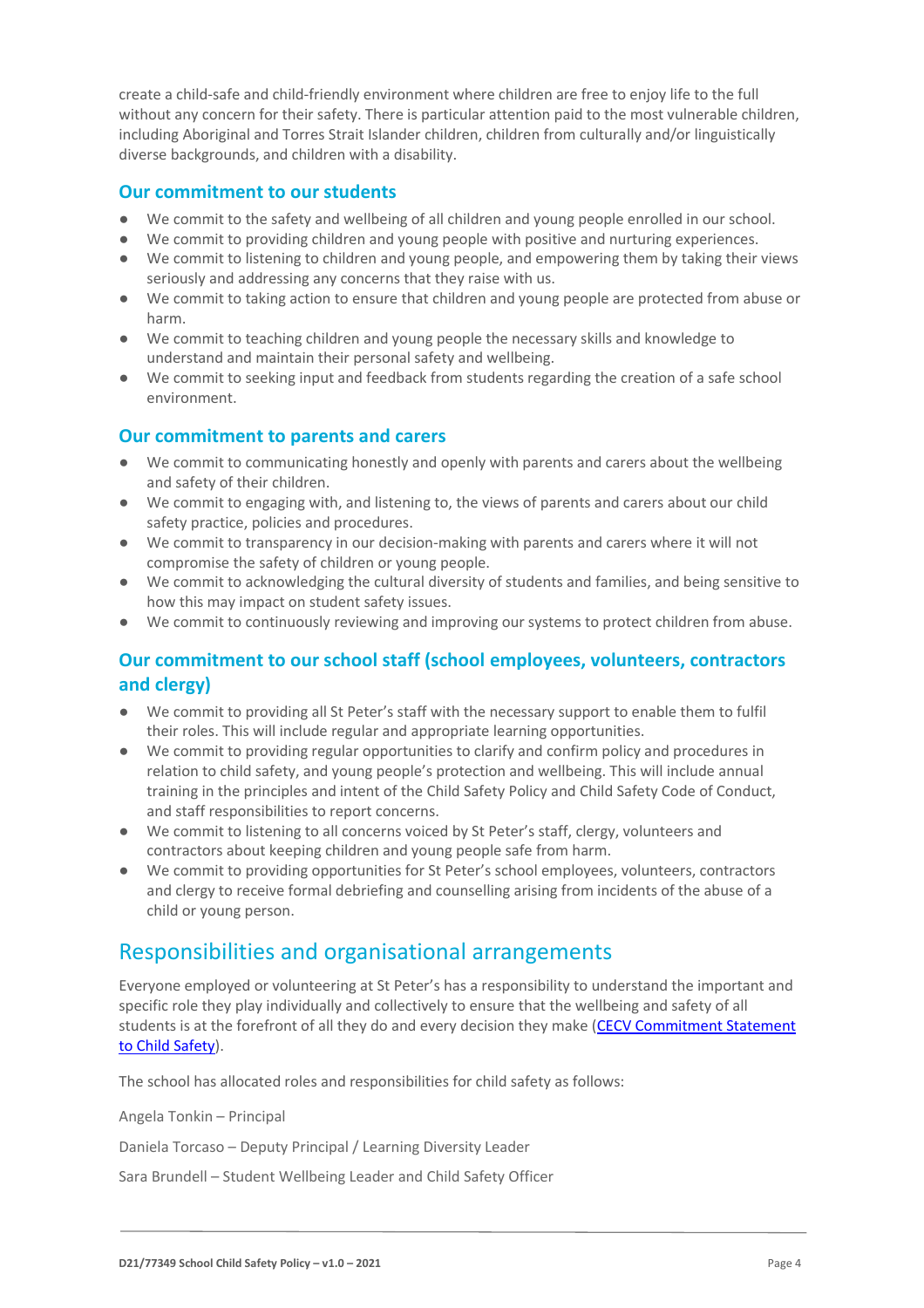#### **Guide to responsibilities of school leadership**

The Principal, the school governing authority and school leaders at St Peter's recognise their particular responsibility to ensure the development of preventative and proactive strategies that promote a culture of openness, awareness of and shared responsibility for child safety. Responsibilities include:

- creating an environment for children and young people to be safe and to feel safe
- upholding high principles and standards for all staff, clergy, volunteers and contractors
- promoting models of behaviour between adults and children and young people based on mutual respect and consideration
- ensuring thorough and rigorous practices are applied in the recruitment, screening and ongoing professional learning of staff
- ensuring that school personnel have regular and appropriate learning to develop their knowledge of, openness to and ability to address child safety matters
- providing regular opportunities to clarify and confirm legislative obligations, policy and procedures in relation to children and young people's protection and wellbeing
- ensuring the school meets the specific requirements of the Victorian Child Safe Standards as set out in [Ministerial Order No. 870](http://www.gazette.vic.gov.au/gazette/Gazettes2016/GG2016S002.pdf)

ensuring the school takes specific action to protect children from abuse in line with the three new criminal offences introduced under the *Crimes Act 1958* (Vic.) and in line with [PROTECT:](http://www.cecv.catholic.edu.au/getmedia/ebe135a4-d1b3-48a0-81fe-50d4fc451bcd/Identifying-and-Responding-to-All-Forms-of-Abuse.aspx)  [Identifying and responding to all forms of abuse in Victorian schools.](http://www.cecv.catholic.edu.au/getmedia/ebe135a4-d1b3-48a0-81fe-50d4fc451bcd/Identifying-and-Responding-to-All-Forms-of-Abuse.aspx)

- ensuring the school understands and reports all matters that may constitute reportable conduct under the Reportable Conduct Scheme and in accordance with the School's reportable conduct policy
- sharing information under legislated information sharing schemes (CISS and FVISS) I accordance with the school's prescribed role as an ISE.

#### **Guide to responsibilities of school staff**

Responsibilities of school staff (school employees, volunteers, contractors and clergy) include:

- treating children and young people with dignity and respect, acting with propriety, providing a duty of care, and protecting children and young people in their care
- following the legislative and internal school policies, procedures and processes in the course of their work, if they form a reasonable belief that a child or young person has been or is being abused or neglected
- providing a physically and psychologically safe environment where the wellbeing of children and young people is nurtured
- undertaking regular training and education in order to understand their individual responsibilities in relation to child safety, and the wellbeing of children and young people
- assisting children and young people to develop positive, responsible and caring attitudes and behaviours which recognise the rights of all people to be safe and free from abuse
- following the school's Child Safety Code of Conduct.

#### **Organisational arrangements**

The Principal has the overall leadership role in monitoring and responding to the policy, procedures and practices for child safety in St Peter's in accordance with this Policy.

We have appointed a Child Safety Lead/Officer and the role description is available in the staff handbook:

- The Child Safety Team assists the Principal.
- The Child Safety Team works in identifying and mitigating risks in child safety.
- The Child Safety Team also supports the Principal to monitor implementation of school policies, procedures and practices and to identify professional learning.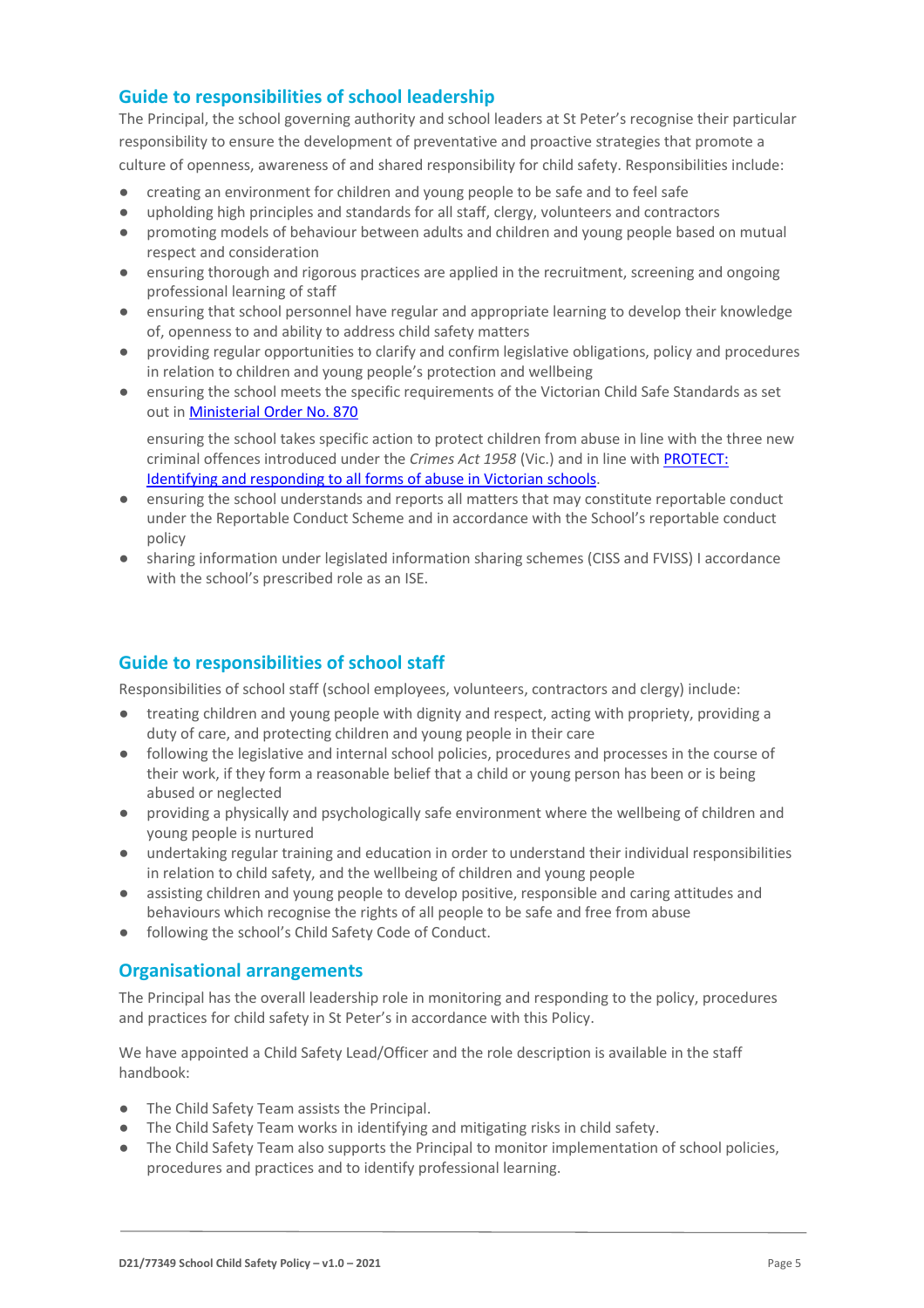St Peter's website and newsletter will provide information to keep parents and carers informed of child safety commitments, procedures and arrangements.

## Expectation of our school staff – Child Safety Code of Conduct

At St Peter's, we expect school employees, volunteers, contractors and clergy to proactively ensure the safety of students at all times and to take appropriate action if there are concerns about the safety of any child at the school. All school staff must remain familiar with the relevant laws, the code of conduct, and policies and procedures in relation to child protection, and comply with all requirements. We have developed a **Child Safety Code of Conduct**, which recognises the critical role that school staff play in protecting the students in our care and establishes clear expectations of school employees, volunteers, contractors and clergy for appropriate behaviour with children in order to safeguard them against abuse and/or neglect.

Our Code also protects school staff through clarification of acceptable and unacceptable behaviour.

All of our staff and volunteers must agree to abide by our code of conduct which specifies the standards of conduct required when working with children. All staff and volunteers, as well as children and their families, are given the opportunity to contribute to the development of the code of conduct.

## Student safety and participation

At St Peter's, we actively encourage all students to openly express their views and feel comfortable about giving voice to the things that are important to them.

We teach students about what they can do if they feel unsafe and enable them to understand, identify, discuss and report their concerns. We listen to and act on any concerns students, or their parents or carers, raise with us.

The curriculum design integrates appropriate knowledge and skills to enhance students' understanding of being safe. Teaching and learning strategies that acknowledge and support student agency and voice are implemented.

We have developed appropriate education about:

- standards of behaviour for students attending our school
- healthy and respectful relationships (including sexuality)
- resilience
- child abuse awareness and prevention.

This policy is intended to empower children who are vital and active participants in our organization. We involve them when making decisions, especially about matters that directly affect them. We listen to their views and respect what they have to say.

We promote diversity and tolerance in our organization, and people from all walks of life and cultural backgrounds are welcome. In particular we:

- promote the cultural safety and empowerment of Aboriginal children and children from culturally and/or linguistically diverse backgrounds
- ensure that children with a disability are safe and can participate equally.

## Reporting and responding

Our school records any child safety complaints, disclosures or breaches of the Child Safety Code of Conduct, and stores the records in accordance with security and privacy requirements. Our school complies with legal obligations that relate to managing the risk of child abuse under the *Children, Youth and Families Act 2005* (Vic.), the *Crimes Act 1958* (Vic.) and the recommendations of the *[Betrayal of Trust](http://www.parliament.vic.gov.au/fcdc/article/1788)* report.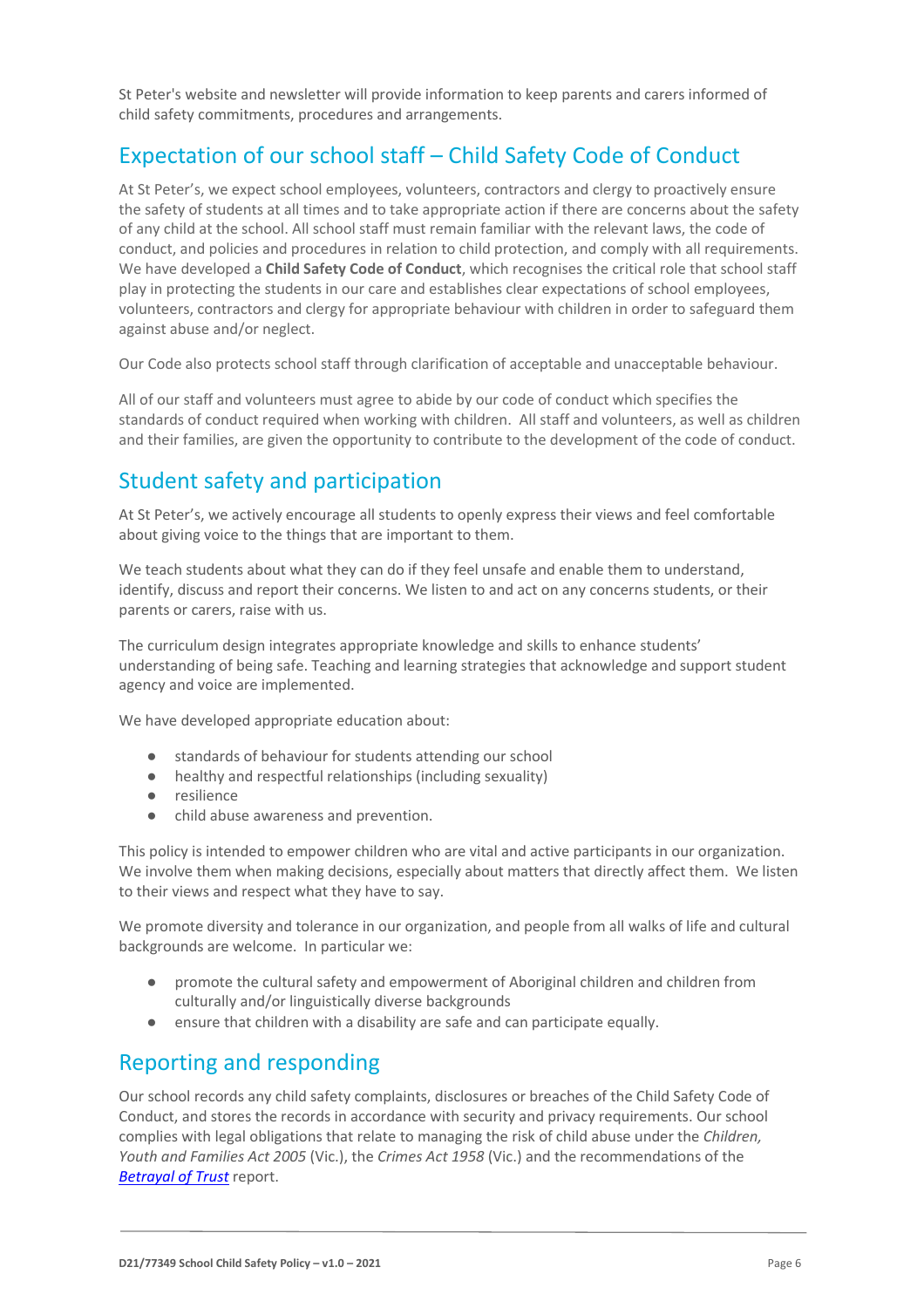Child protection reporting obligations fall under separate pieces of legislation with differing reporting requirements.

Our school's **[PROTECT: Identifying and Responding to Abuse](https://drive.google.com/file/d/1UXy8Op7PrikqtfN_MeNHHe6w3OYpC_Nb/view?usp=sharing) – Reporting obligation[s](https://drive.google.com/file/d/1UXy8Op7PrikqtfN_MeNHHe6w3OYpC_Nb/view?usp=sharing)** updated on 1 November 2021, sets out the actions required under the relevant legislation when there is a reasonable belief that a child at our school is in need of protection or a criminal offence has been committed, and provides guidance and procedures on how to make a report.

Our policy assists staff, volunteers and families to:

- identify the indicators of a child or young person who may be in need of protection
- understand how a reasonable belief is formed under the reportable conduct scheme as well as mandatory reporting
- make a report of a child or young person who may be in need of protection
- comply with mandatory reporting obligations under child protection law, and their legal obligations relating to child abuse and grooming under criminal law.
- comply with reporting obligations under the reportable conduct scheme including obligations to report and investigate allegations of reportable conduct.

Our school has also established additional internal procedures and processes to help ensure that appropriate action is taken to respond to concerns about the wellbeing and/or safety of a student.

Our school is a prescribed Information Sharing Entity (ISE) meaning that, where legislated requirements are met, it is able to share confidential information with other ISEs to promote child wellbeing or safety under the CISS or FVISS.

#### If you believe a child is at immediate risk of abuse, phone 000.

At St Peter's, if any member of our school community has concerns for a child's safety they need to discuss, they can notify the school Principal, the Deputy Principal or the designated Child Safety Lead/Officer, Sara Brundell.

If the Principal or Child Safety Officer is not available, then it should be discussed with a member of the school leadership team. Alternatively, any member of the school community may report directly to the responsible authority.

The staff member, supported by the Principal or designated Child Safety Officer will follow the step-bystep guide to making a report as outlined in the Four Critical Actions for Schools: Responding to [Incidents, Disclosures and Suspicions of Child Abuse.](https://www.education.vic.gov.au/Documents/about/programs/health/protect/FourCriticalActions_ChildAbuse.pdf)

### Screening and recruitment of school staff

St Peter's will apply thorough and rigorous screening processes in the recruitment of employees and volunteers involved in child-connected work. Our commitment to child safety and our screening requirements are included in all advertisements for such employee, contractor and volunteer positions, and all applicants are provided with copies of the school's Child Safety Code of Conduct and the Child Safety Policy.

Each job description for staff involved in child-connected work has a clear statement that sets out the requirements, duties and responsibilities regarding child safety for those in that role and the occupant's essential qualifications, experience and attributes in relation to child safety and wellbeing.

When recruiting and selecting employees, contractors and volunteers involved in child-connected work, we make all reasonable efforts to gather, verify and record the following information about any person we propose to engage: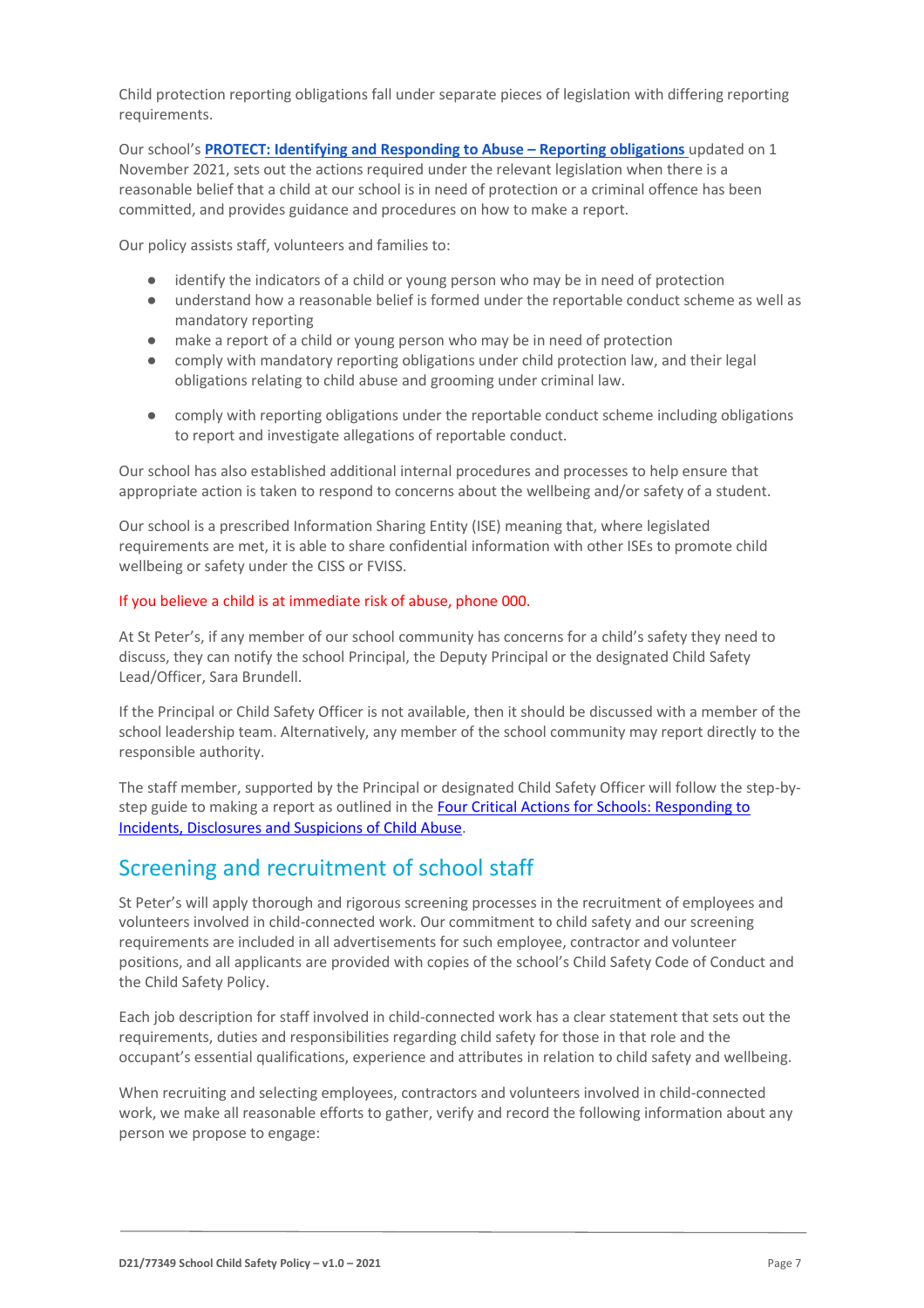- confirm the applicant's Working with Children Check and National Police Check status and/or professional registration (as relevant). Police record checks are used only for the purposes of recruitment and are discarded after the recruitment process is complete. We do retain our own records (but not the actual criminal record) if an applicant's criminal history affected our decision making process.
- If during the recruitment process a person's records indicate a criminal history then the person will be given the opportunity to provide further information and context.
- obtain proof of personal identity and any professional or other qualifications
- verify the applicant's history of work involving children
- obtain references that address the applicant's suitability for the job and working with children.

We will also ensure that appropriate supervision or support arrangements are in place in relation to the induction of new school staff into the school's policies, codes, practices and procedures governing child safety and child-connected work.

We have procedures and processes for monitoring and assessing the continuing suitability of school staff to work with children, including regular reviews of the status of Working with Children Checks and staff professional registration requirements such as Victorian Institute of Teaching (VIT) registration.

St Peter's implements the following CECV guidelines:

- *[Guidelines on the Employment of Staff in](https://www.cecv.catholic.edu.au/getmedia/0393d7fb-2fb9-4e48-a05e-56b703dd62eb/Employment-Guidelines.aspx#:~:text=The%20Catholic%20Education%20Commission%20of,a%20fair%20and%20lawful%20manner.) Catholic Schools*
- *[Guidelines on the Engagement of Volunteers in Catholic Schools](https://www.cecv.catholic.edu.au/Media-Files/IR/Policies-Guidelines/Volunteers/Guidelines-on-the-Engagement-of-Volunteers.aspx)*
- *[Guidelines on the Engagement of Contractors in Catholic Schools](https://www.cecv.catholic.edu.au/getmedia/a099f220-2e9a-4b5a-9147-8f11e49a28d1/Contractor-Guidelines.aspx)*
- *[NDIS/External Providers: Guidelines for Schools](https://www.cecv.catholic.edu.au/getmedia/cec12bdf-5e03-4d3a-ac47-504fe084f415/NDIS-External-Providers-Guidelines.aspx?ext=.pdf)*.

#### Fair procedures for personnel

The safety and wellbeing of children is our primary concern. We are also fair and just to personnel. The decisions we make when recruiting, assessing incidents, and undertaking disciplinary action will always be thorough, transparent, and based on evidence.

We record all allegations of abuse and safety concerns using our incident reporting form, including investigation updates. All records are securely stored.

If an allegation of abuse or a safety concern is raised, we provide updates to children and families on progress and any actions we as an organisation take.

## Child safety – education and training for school staff

St Peter's provides employees, volunteers and clergy with regular and appropriate opportunities to develop their knowledge of, openness to and ability to address child safety matters. This includes induction, ongoing training and professional learning to ensure that everyone understands their professional and legal obligations and responsibilities, and the procedures for reporting suspicion of child abuse and neglect.

At least annually, our professional learning and training addresses:

- staff's individual and collective obligations and responsibilities for managing the risk of child abuse
- child abuse risks in the school environment
- the reportable conduct scheme
- our school's current child safety standards and staff code of conduct
- mandatory reporting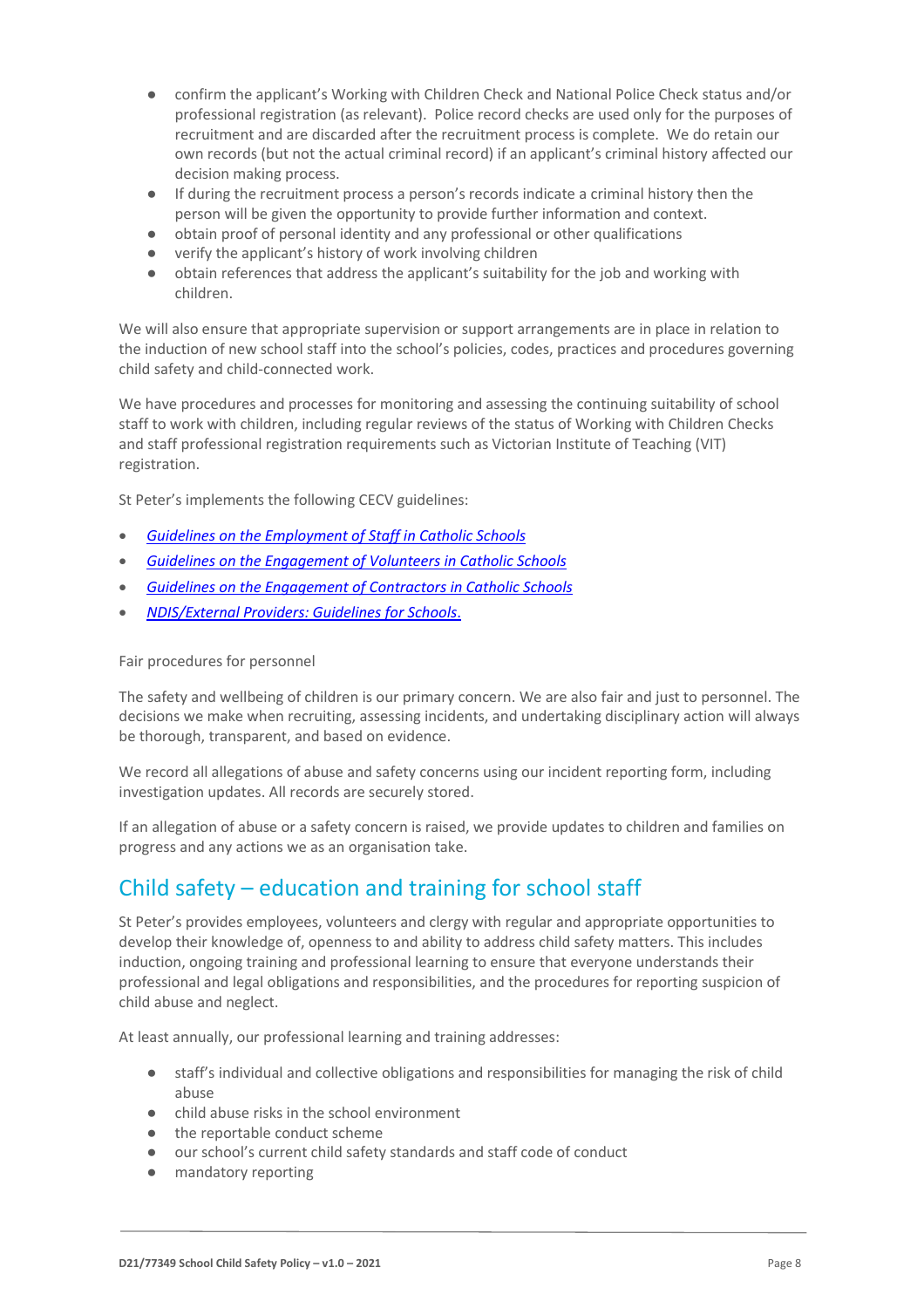● disability standards for education

St Peter's aims for all staff and volunteers (in addition to parents/carers and children) to feel confident and comfortable in discussing any allegations of child abuse or child safety concerns. We train our staff and volunteers to identify, assess, and minimize risks of child abuse and to detect potential signs of child abuse.

We also support our staff and volunteers through induction and ongoing supervision to: develop their skills to protect children from abuse: and promote the cultural safety of Aboriginal children, the cultural safety of children from linguistically and/or diverse backgrounds, and the safety of children with a disability.

New employees and volunteers will be supervised regularly to ensure they understand our organisation's commitment to child safety and that everyone has a role to play in protecting children from abuse, as well as checking that their behavior towards children is safe and appropriate (please refer to this organisation's code of conduct to understand appropriate behaviour further). Any inappropriate behaviour will be reported through appropriate channels, including the Department of Health and Human Services and Victoria Police, depending on the severity and urgency of the matter.

### Risk management

At St Peter's, we are committed to proactively and systematically identifying and assessing risks to student safety across our whole school environment, and reducing or eliminating (where possible) all potential sources of harm. We document, implement, monitor and periodically review our risk management strategies for child safety, and ensure that the strategies change as needed and as new risks arise.

#### **Allegations, concerns and complaints**

St. Peter's takes all allegations seriously and has practices in place to investigate thoroughly and quickly. Our staff and volunteers are trained to deal appropriately with allegations.

We work to ensure all children, families, staff and volunteers know what to do and who to tell if they observe abuse or are a victim, and if they notice inappropriate behaviour.

We all have a responsibility to report an allegation of abuse if we have a reasonable belief that an incident took place (see information about failure to disclose above).

If an adult has a **reasonable belief** that an incident has occurred, then they must report the incident. Factors contributing to reasonable belief may be:

- a child states they or someone they know has been abused (noting that sometimes the child may in fact be referring to themselves)
- behaviour consistent with that of an abuse victim is observed
- someone else has raised a suspicion of abuse but is unwilling to report it
- observing suspicious behaviour.

## Relevant legislation

● *Children, Youth and Families Act 2005* (Vic.) ● *Child Wellbeing and Safety Act 2005* (Vic.) ● *Worker Screening Act 2020* (Vic.) ● *Education and Training Reform Act 2006* (Vic.) ● *Education and Training Reform Regulations 2017* (Vic.)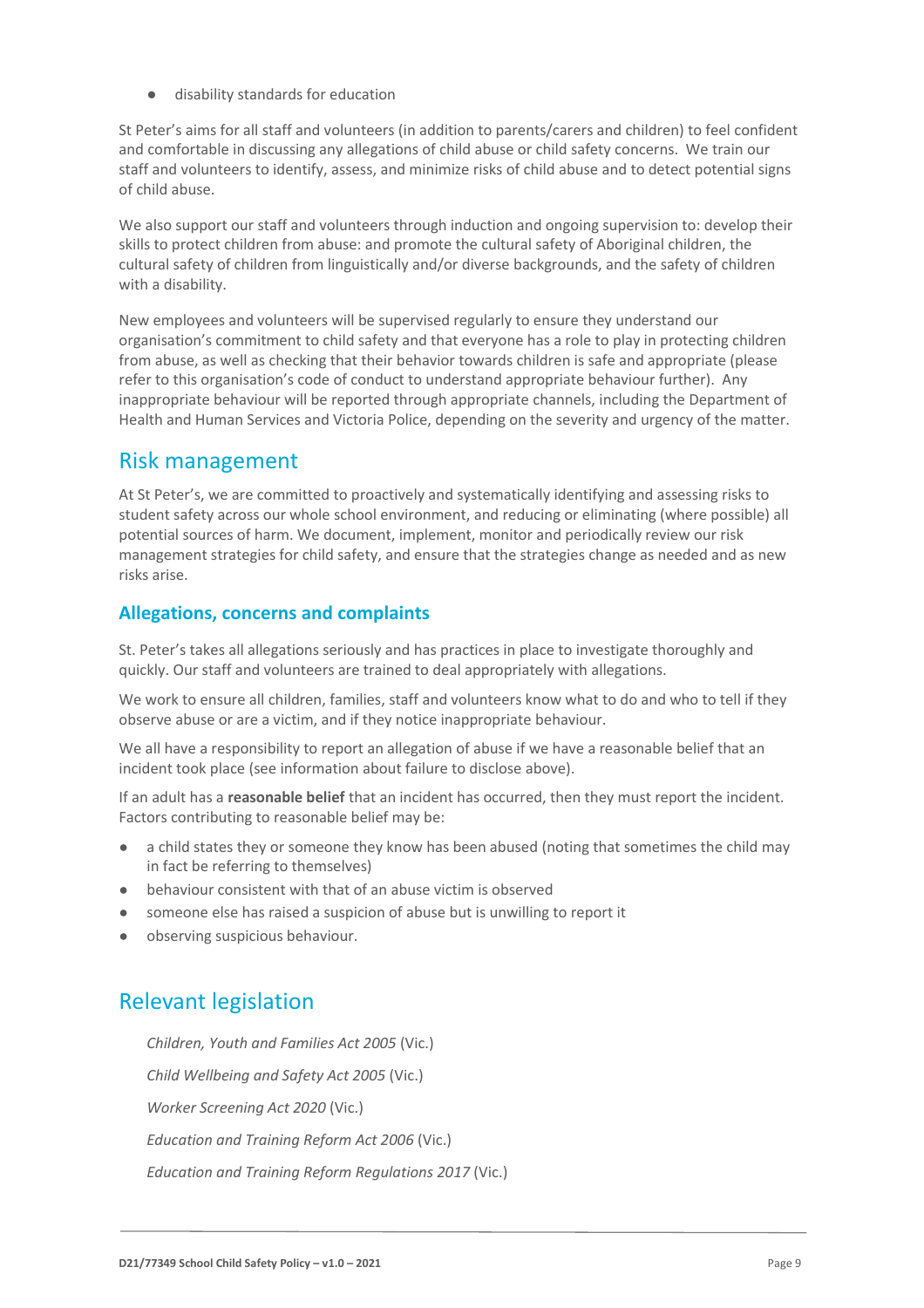● *Equal Opportunity Act 2010* (Vic.)

● *Privacy Act 1988* (Cth)

Crimes Act 1958 (Vic.) – Three new criminal offences have been introduced under this Act:

[Failure to disclose offence:](https://www.justice.vic.gov.au/safer-communities/protecting-children-and-families/failure-to-disclose-offence#%3A~%3Atext%3DIn%202014%2C%20the%20law%20in%20Victoria%20was%20changed%2Coffended%20against%20a%20child%20under%2016%20in%20Victoria) Any adult who forms a reasonable belief that a sexual offence has been committed by an adult against a child under 16 has an obligation to report that information to police. Failure to disclose the information to police is a criminal offence.

[Failure to protect offence:](https://www.justice.vic.gov.au/safer-communities/protecting-children-and-families/failure-to-protect-a-new-criminal-offence-to#%3A~%3Atext%3DFailure%20to%20protect%3A%20a%20new%20criminal%20offence%20to%2Cfrom%20sexual%20abuse%20and%20exposure%20to%20sexual%20offenders) This offence will apply where there is a substantial risk that a child under the age of 16 under the care, supervision or authority of a relevant organisation will become a victim of a sexual offence committed by an adult associated with that organisation. A person in a position of authority in the organisation will commit the offence if they know of the risk of abuse and have the power or responsibility to reduce or remove the risk, but negligently fail to do so.

[Grooming offence:](https://www.justice.vic.gov.au/safer-communities/protecting-children-and-families/grooming-offence) This offence targets predatory conduct designed to facilitate later sexual activity with a child. Grooming can be conducted in person or online, for example via interaction through social media, web forums and emails.